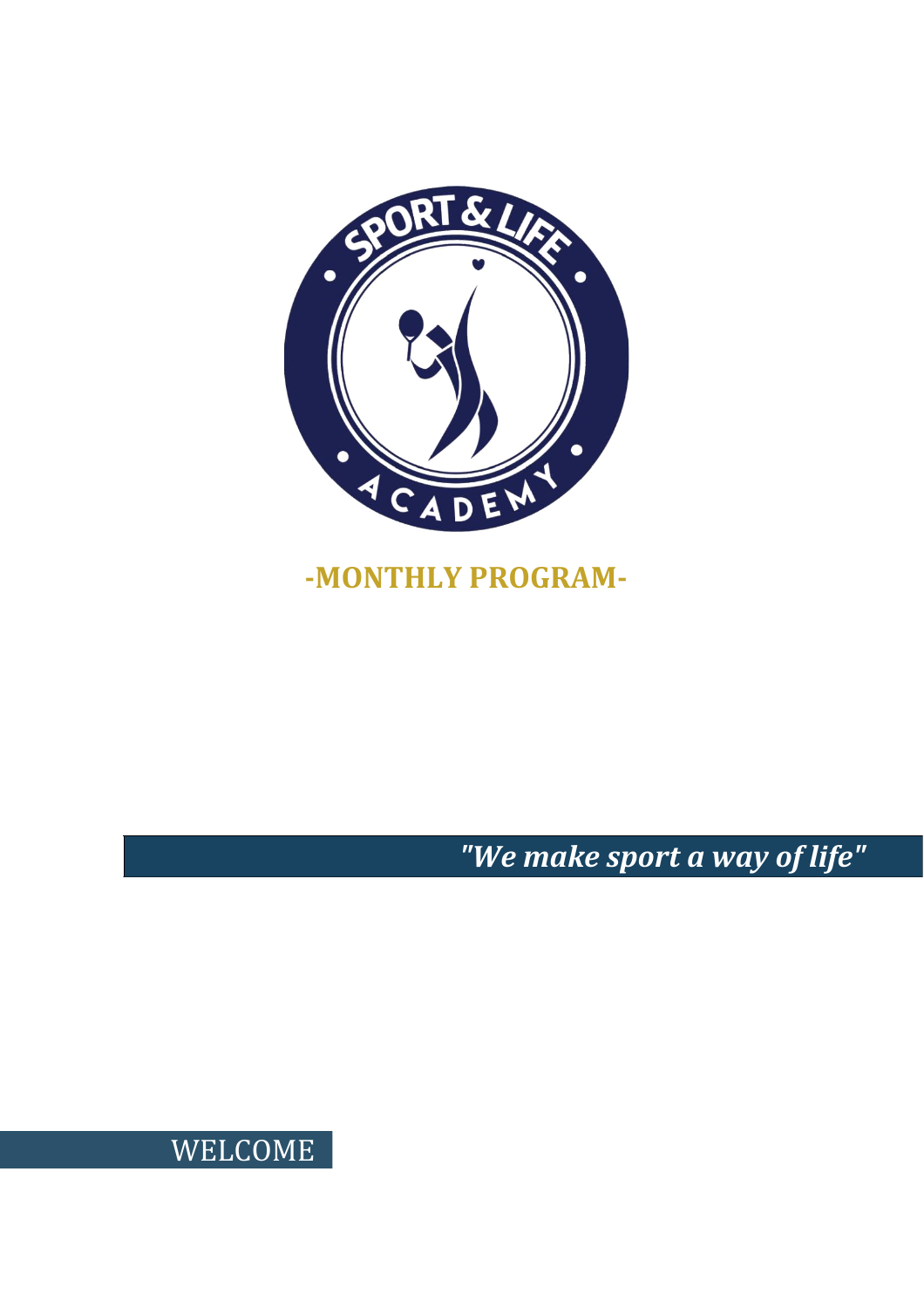**Sport & Life Academy** is a high performance tennis academy formed by the 4 pillars that we consider basic to properly develop the tennis career of our players:

**图 Coaches with past like players, with the formation and vocation suitable** to take to the player to its maximum exponent.

 Methodology of own and contrasted teaching, according to the needs that the current tennis project, aiming to develop in our players the *technical, tactical, physical and mental aspects to 100%.*

**E** Tennis program adapted to the needs of each player, assigning a head coach to every 2 players in tennis and a physical coach to every 4 players in physical training, offering the player the personalized treatment he requires.

Sports facilities adapted to the needs of the tennis player. All this located in a place of high standard in quality of life (La Eliana) and in one of the most beautiful cities with the best climate of the Mediterranean Sea (Valencia).

In addition, we have a Study Program for foreign tennis players from 13 to 18 years old at the prestigious Iale International School, with capacity for more than 700 students and currently teaching to resident and non-resident players in the European Union. Iale International School is located on the premises of the tennis academy.

#### *Academy of Tennis, Residence and College, in the same center.*

These aspects make Sport & Life Academy one of the few tennis academies in the world that offers an integral service to the tennis player.

*"We've got it several times. We want to do it with you."*

FACILITIES

# **JOIN OUR DREAM!**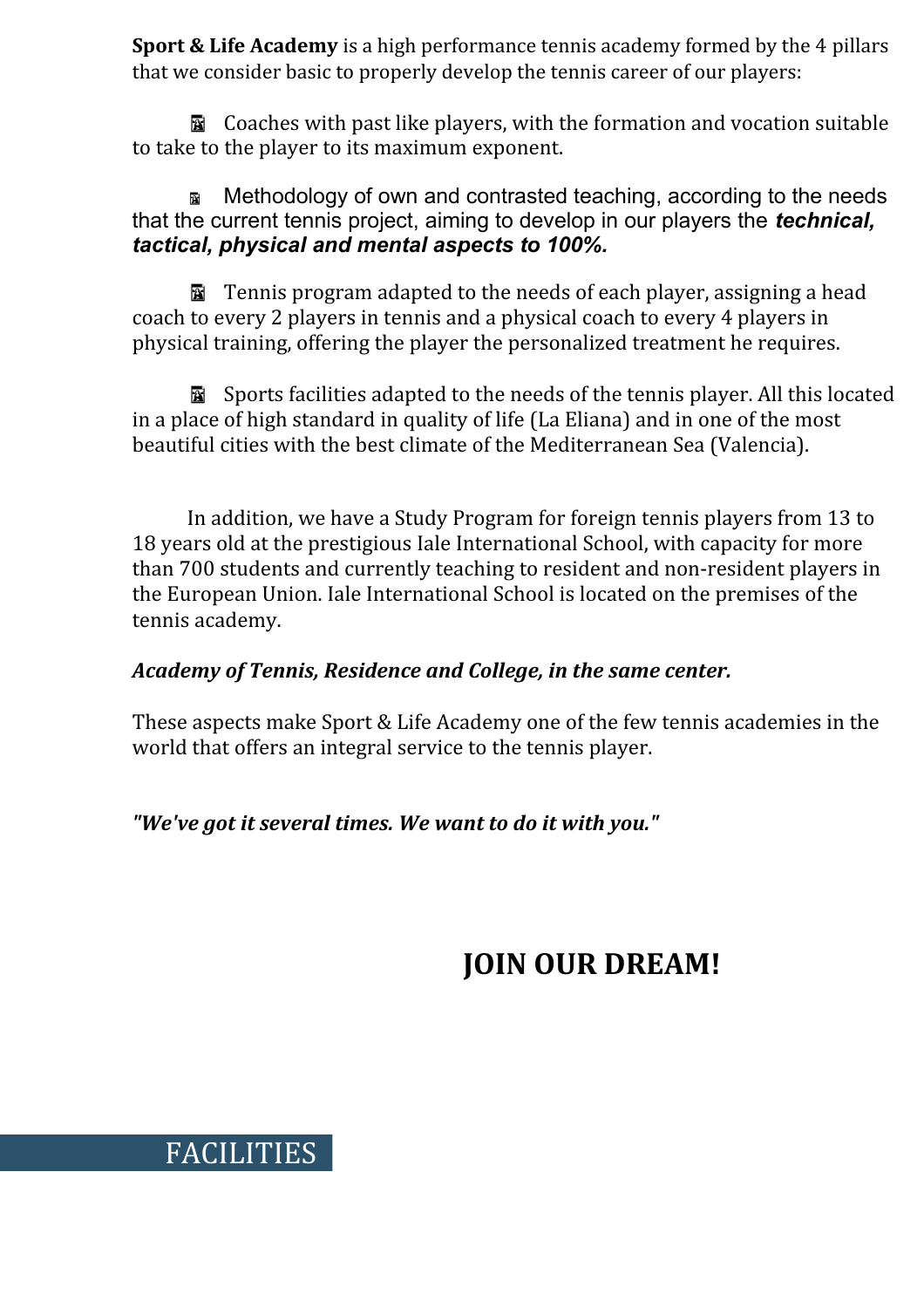At Sport & Life Academy we have the necessary facilities to develop our customized program correctly:

- 2 ITF ground tennis courts CATEGORY 1.
- 7 hard tennis courts.
- 1 ultra-fast indoor tennis court in covered pavilion.
- Sports residence next to the courts.
- International college with curriculum for tennis players next to the courts.
- Dining room for residents.
- Gym and fitness area for pilates, yoga and elasticity.
- Swimming pool and rest area.
- Rest rooms for players.
- Wifi throughout the gym.
- Sports area for physical education (football, basketball, paddle and green fields),
- Dressing rooms, lockers for players and independent showers.
- Cafeteria-Bar.
- Physiotherapy Service.
- Conference / cinema room with capacity for more than 300 people.

## MONTHLY PROGRAM

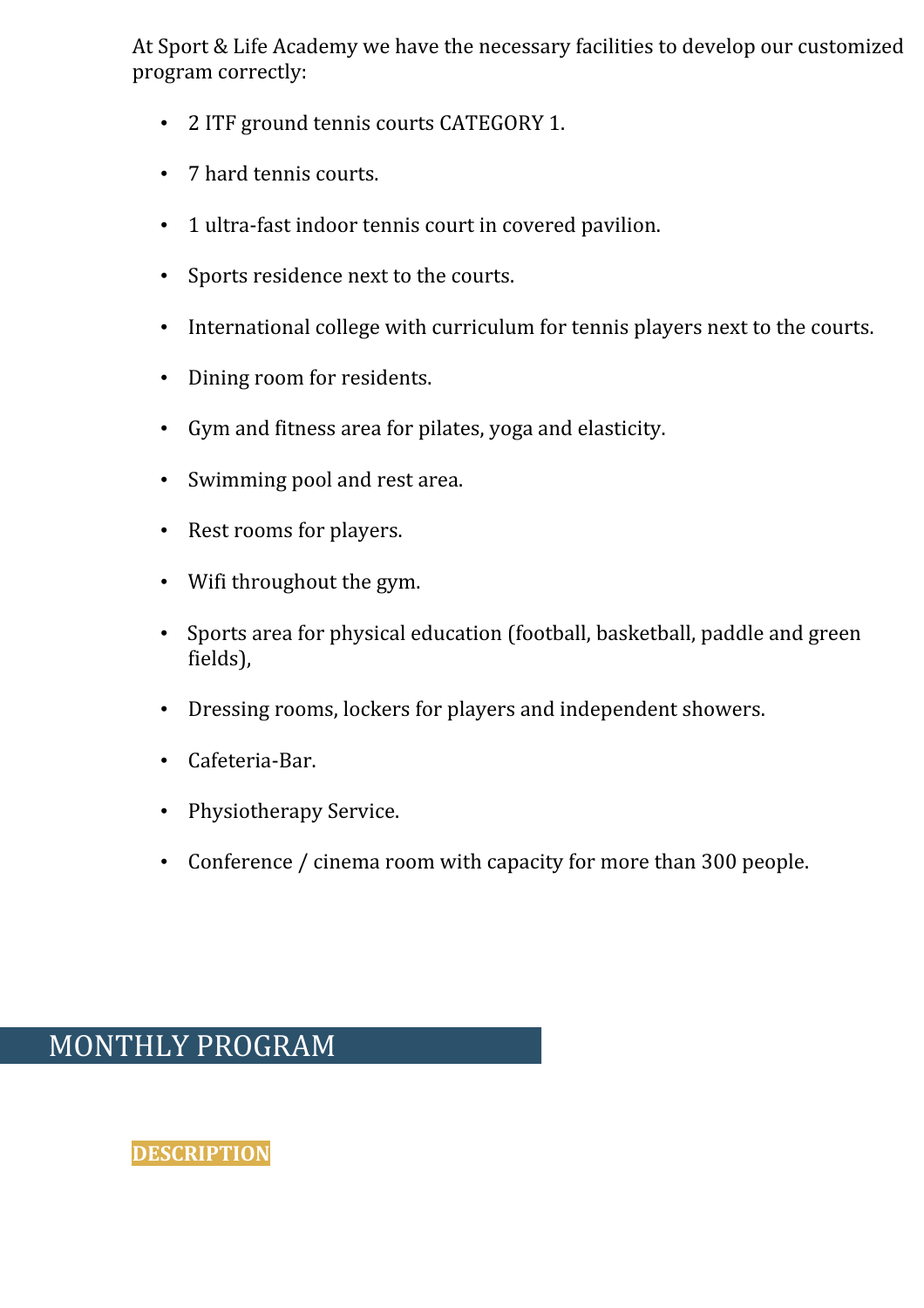The Monthly Program gives our players the opportunity to train during the month or months that the player selects with the latest methods in teaching systems, as well as compete in the best tournaments, advised and accompanied by our coaches at all times.

This program includes daily high performance training in which we apply the Sport & Life method to correctly develop the technical, tactical, physical and mental part of the tennis player.

The Monthly Program can also be complemented by a personalized language learning plan in the academy itself. The program also includes video analysis sessions, personalized tournament calendar and mental coaching.

The Monthly Program starts when the player and his family wish, being able to start at any time of the year.

This program will have a duration of the months that the player wishes to register, being able to renew month by month and being in this case the player and / or his family who must communicate it to the academy.

The program will be taught from Monday to Saturday.

## MONTHLY PROGRAM

#### **PROGRAM**

The MONTHLY PROGRAM will be developed according to the following, during the months in which the player is enrolled.

This program is adapted to both resident and non-resident players in the academy, having the same schedules in both cases.

| $7.30 - 8.15$ am<br>$8.30 - 11$ am | BREAKFAST (only residents)<br><b>TENNIS TRAINING</b> |
|------------------------------------|------------------------------------------------------|
| $11 - 11.30$ am                    | <b>BREAK</b>                                         |
| $11.30 - 1$ pm                     | PHYSICAL TRAINING                                    |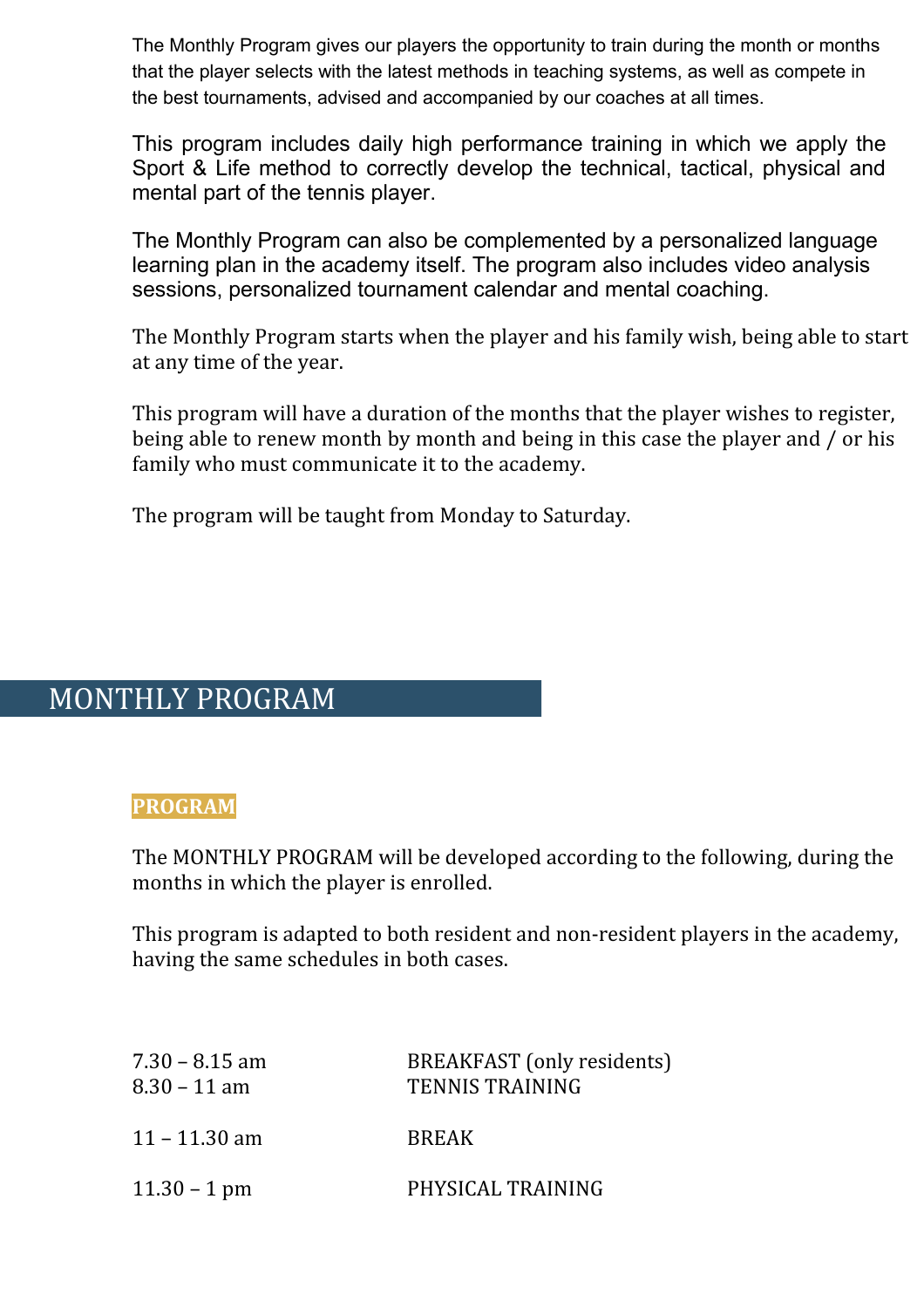| $1 - 1.15$ pm<br>$1.15 - 2.15$ pm | <b>SHOWER</b><br><b>LUNCH</b>     |  |
|-----------------------------------|-----------------------------------|--|
| $2.15 - 3.30$ pm                  | <b>FREE TIME</b>                  |  |
| $3.30 - 5$ pm                     | <b>TENNIS TRAINING</b>            |  |
|                                   |                                   |  |
| $5.30 - 8.30$ pm                  | FREE TIME (only residents)        |  |
| $8.30 - 9.30$ pm                  | DINNER (only residents)           |  |
| $9.30 - 10.30$ pm                 | FREE TIME (only residents)        |  |
| 10.30                             | END OF DAY/SLEEP (only residents) |  |

## MONTHLY PROGRAM

#### **LANGUAGES**

The MONTHLY PROGRAM can be complemented by the study and learning of languages in the own facilities of the academy.

The languages the player can choose are Spanish for foreigners and English or German for Spaniards.

The learning of the language will take 1 hour of study of the same the 5 days of the week next to a specialized tutor, offering a personal treatment to the player.

The schedule in which the language class will be taught will be agreed by the Head Coach of the academy, always seeking to fit this matter to the needs of the player himself.

In case the player enrolled in MONTHLY PROGRAM is in a tournament during one of the weeks of the month and therefore loses class with the tutor, the amount of this service will not be refunded. The tutor assigned to develop this activity will be able to send specific work to the player so that he can continue advancing in this matter when he is out of the academy disputing tournaments.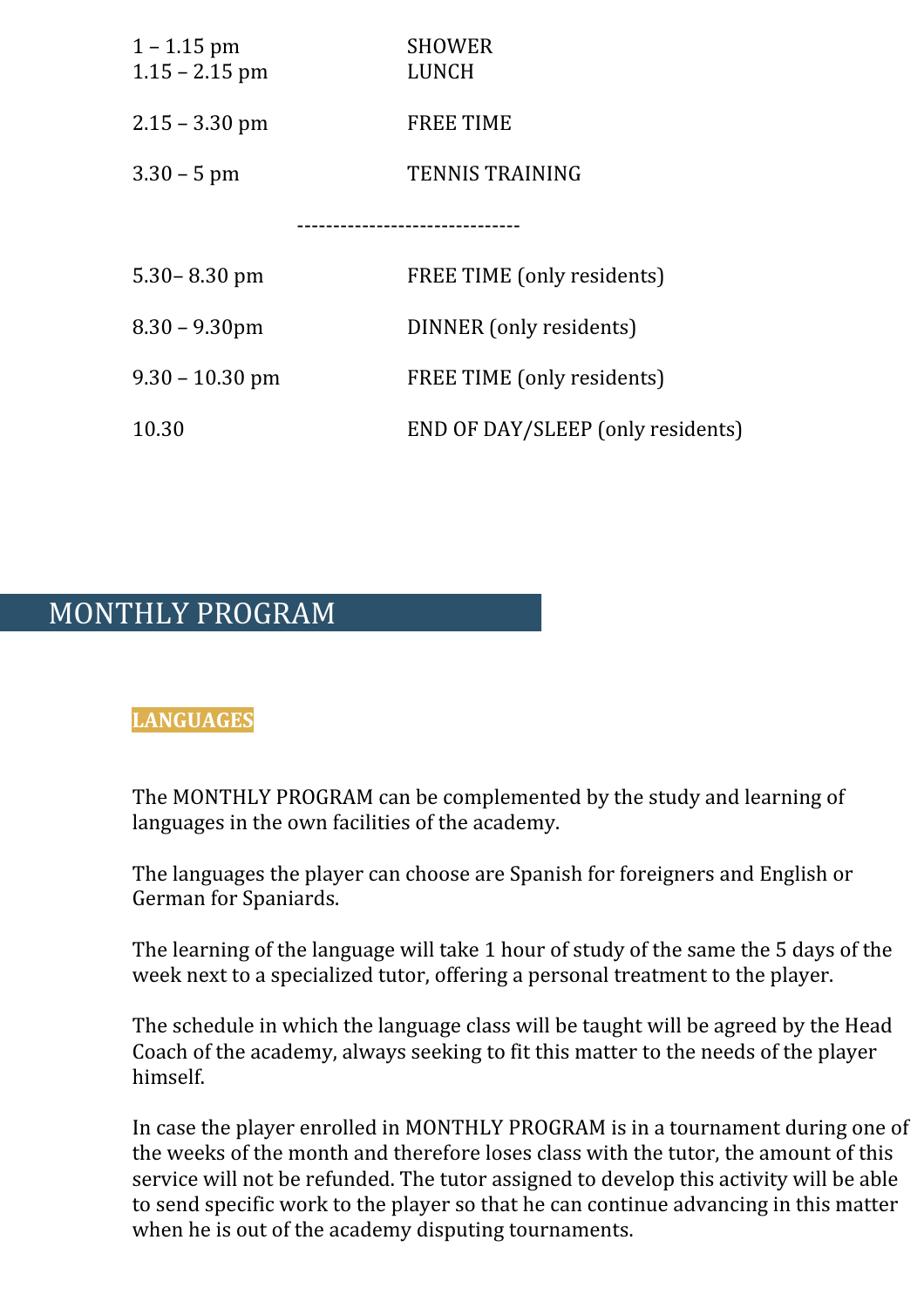This service **is optional** for the player.

# MONTHLY PRICES AND SERVICES INCLUDED

| <b>ACADEMY</b>                  | <b>RESIDENTS</b>       | <b>NO RESIDENTS</b>    |
|---------------------------------|------------------------|------------------------|
| <b>Tennis Training</b>          | <b>Consult Academy</b> | <b>Consult Academy</b> |
| Program                         |                        |                        |
| Club Membership - Use           | Included               | Included               |
| of club facilities              |                        |                        |
| Languajes Program               | <b>Consult Academy</b> | <b>Consult Academy</b> |
|                                 | (Optional)             | (Optional)             |
| <b>Physical Training</b>        | Included               | Included               |
| Accommodation                   | <b>Consult Academy</b> |                        |
| <b>Medical Insurance</b>        | Included               | Included               |
| Transport to an from            |                        |                        |
| Valencia's Airport<br>(Manises) | <b>Consult Academy</b> | <b>Consult Academy</b> |
| Daily Transportation            |                        | Included               |
| <b>Laundry Service</b>          | Included               |                        |
| Breakfast-Lunch-                | Included               |                        |
| Dinner                          |                        |                        |
| Wifi                            | Included               | Included               |
| <b>Physiotherapy Service</b>    | <b>Consult Academy</b> | <b>Consult Academy</b> |
| and Specialist                  |                        |                        |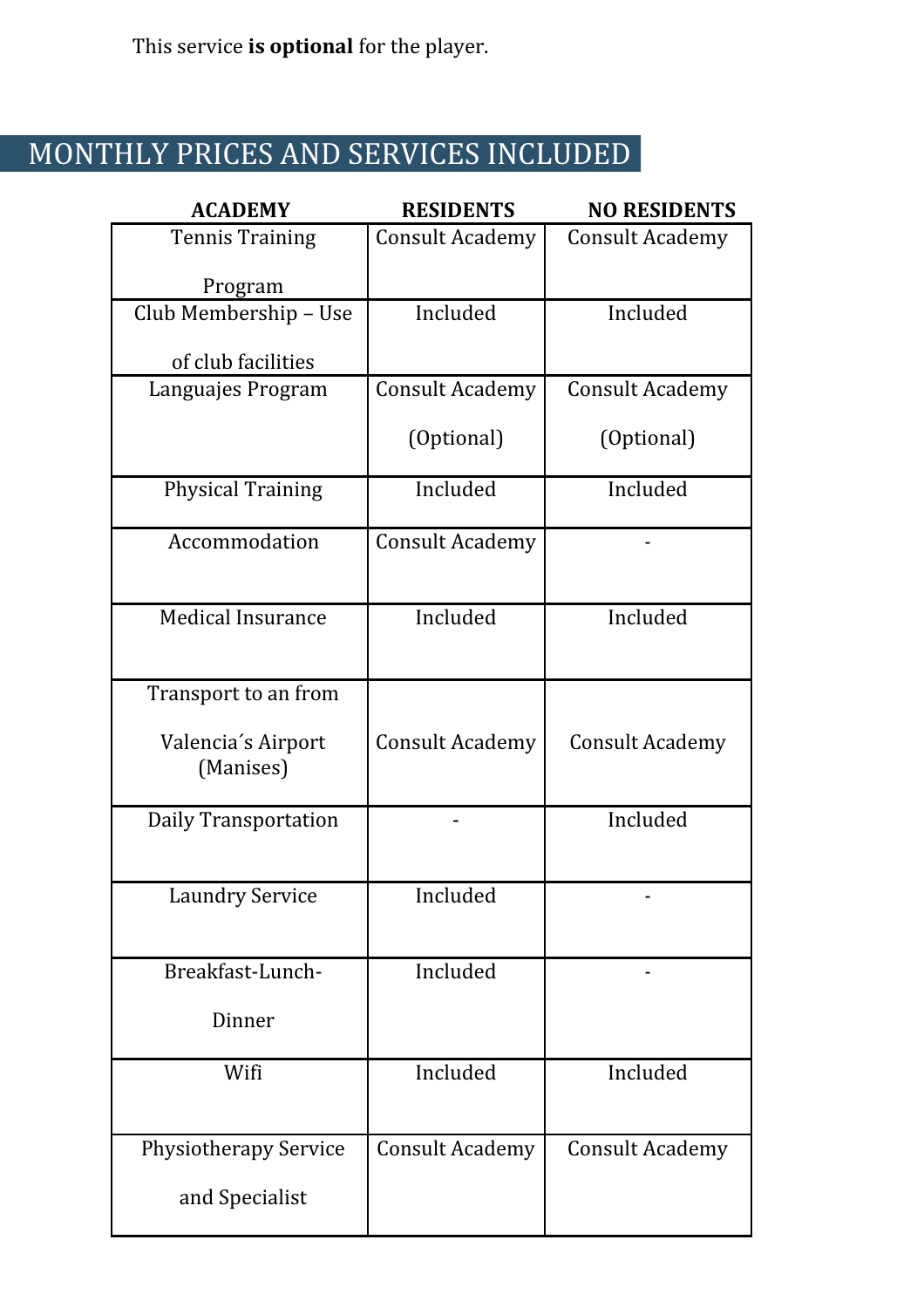## **TERMS**

## **1. REGISTRATION METHOD**

To register a player, you must complete the Registration Application correctly and formalize the payment corresponding to the first month of the MONTHLY PROGRAM. The application for registration must be sent to info@sportlifeacademy.com

#### **2. WAY TO PAY**

Monthly payment of 100% of the amount of the program during the first 5 days of each month.

- 3. The registration will be considered effective for the duration of the months selected by the player, corresponding to MONTHLY PROGRAM.
- 4. The formalization of the registration implies the acceptance of the general conditions described here, as well as the code of good conduct that the coaches of the academy Sport & Life apply.

## **IN CASE OF STAY 3 MONTHS OR MORE FOLLOWED IN THE ACADEMY:**

#### **5. VISA AND PERMISSION OF RESIDENCE**

Our team from the legal and administrative department will provide the necessary documentation in each case depending on the country of origin or legal residence of the student. This service will be available once the reservation for the program has been formalized along with the corresponding amount.

1. Players registered in our academy who are nationals of the countries of the European Union, will be processed during the first month of stay in the Academy, the corresponding Certificate of Registration of Citizen of the Union (NI, E) for legal residence in Spain .

2. Players who are NOT nationals of the countries of the European Union must personally apply to the Consulate / Embassy of Spain in their countries of origin for the following visa, by obtaining an appointment to present the necessary documentation:

#### **Visa for Stay for Studies in Spain for more than 180 days, type and letter "D" "SLU".**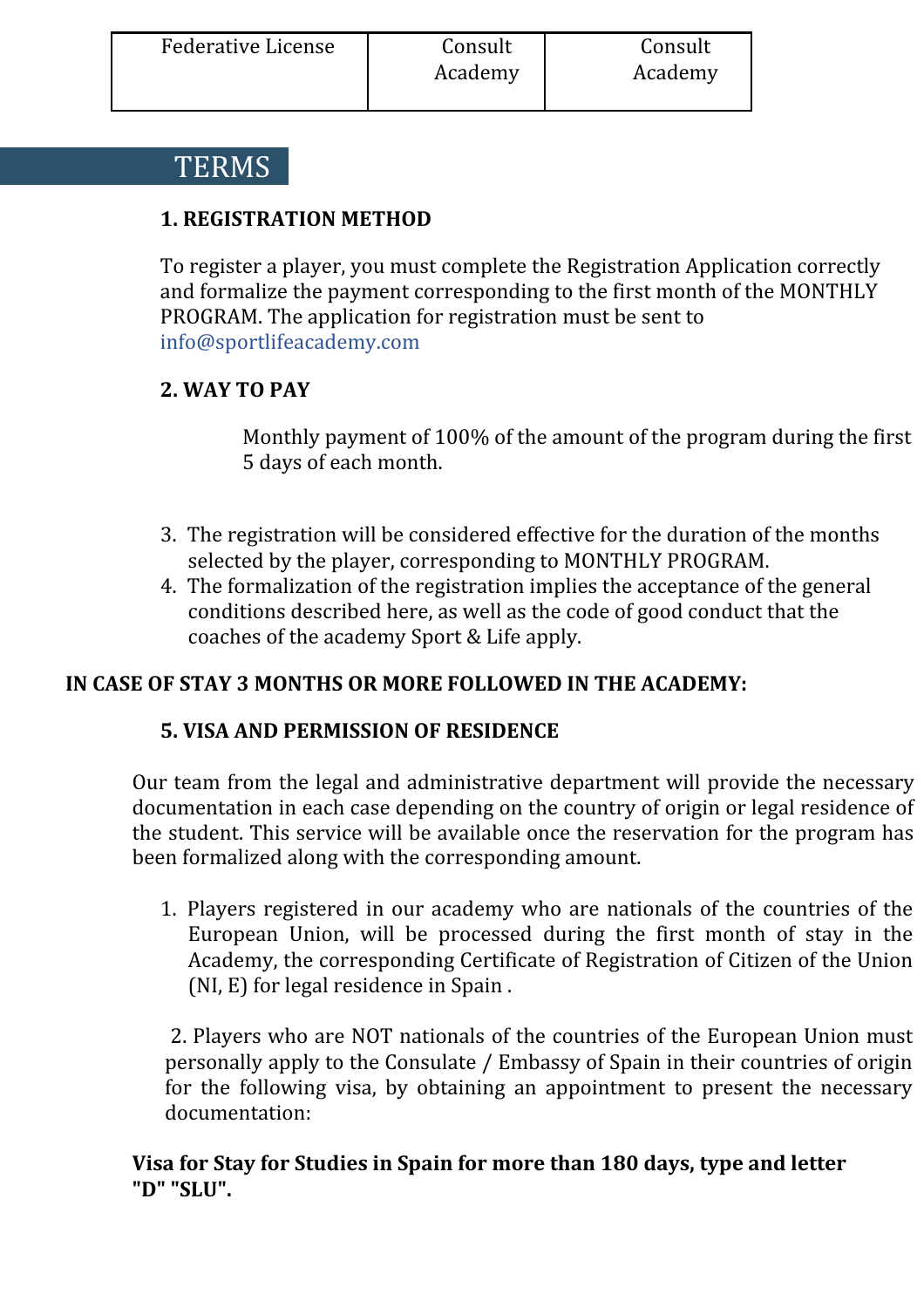This visa will allow them to live and reside legally in Spain for as long as they need as "students" and will give them the right to obtain once in our country a residence permit for studies.

3. The residence card will be renewable annually without the need for players to return to their countries to perform this procedure.

4. To obtain the study visa, the academy will provide the necessary information to the player for the proper presentation of the corresponding documentation in the Consulate.

The documents that must be presented at the consulate are:

- a) Passport in force with a minimum validity of one year
- b) **Certificate of admission and enrollment as "student" in our Center** and proof or receipt of payment of tuition reserve, which will be issued by the Academy. Medical insurance with a minimum duration of one year and with coverage in Spain (duly translated into Spanish).
- c) Means of living of the parents of the pupil or of the pupil, if applicable, through bank certificates stating that they have sufficient resources to cover the costs of accommodation, support and studies of their children during their stay in our country (duly translated Spanish).
- d) Only when the player is under 18 years old, must submit to the corresponding consulate a NOTARIAL AUTHORIZATION of the parents or legal guardians, in which they will allow their child to travel to Spain to reside and train in our Academy during the period Of a year, having to respect the internal norms of the academy of tennis and the center. **This notarial document must be translated into Spanish and duly**

**legalized by the consulate or embassy of Spain.**

e) In the case that the player is over 18 years of age, he / she must submit for the purpose of obtaining his / her CERTIFIED PENALTY CERTIFICATE of his country of origin duly legalized and translated by the consulate of Spain and CERTIFIED MEDICAL OF NOT TO RECEIVE CONTAGIOUS DISEASES (duly translated).

6. To this end, the legal department will provide the player with all the necessary information to obtain the appropriate student visa.

7. Once the visa has been granted, each player must bring the following documents from their country:

- A "D" visa for studies in the passport.
- Photocopies of the passports of the two parents
- Notary authorization of the parents with the consent for their children to study in our academy.
- Consular resolution granting the study visa.

8. For all processes, visa application, residence card and annual renewal of the same, the Academy has the services of a specialized lawyer, so the completion of these procedures, have an additional charge.